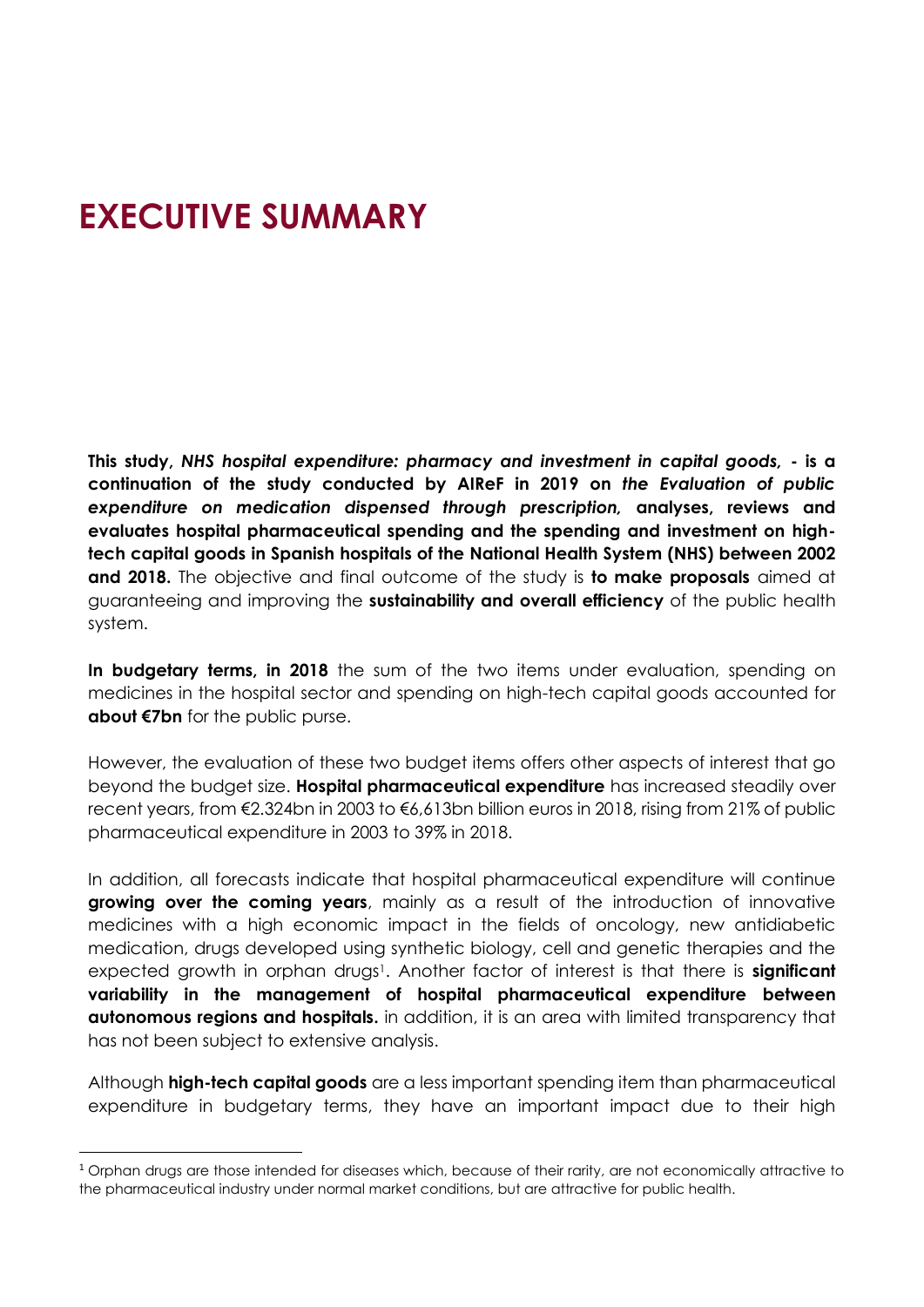

acquisition and operating costs and the potential savings they can generate in other items of hospital expenditure. They are also essential for providing **quality care**, with a high impact on health outcomes.

In addition, knowing the current state of the existing installed technology and the use that is made of high-technology health equipment is important as these are aspects which condition the operations and efficiency of the National Health System (NHS).

High-technology health equipment is mainly used in both diagnostic and therapeutic processes, but also in rehabilitation and life support. That is why the level of obsolescence and the per capita level of equipment are so critical when assessing the quality of care in the NHS.

It is a well-known problem that the autonomous regions have patient waiting lists for diagnostic imaging tests and the delay that these cause in relation to starting appropriate treatment with the consequent effect this situation may have on the worsening of the patient's condition.

The evaluation exercise for these two budget items has been conducted from an **economic perspective** and is based on **evidence and data analysis**, in the search for improvements in terms of **effectiveness** and **efficiency**. For this purpose, it has been essential to have quantitative and qualitative information from the following sources of information:

- **Databases**, both public and restricted.
- **Questionnaires**, designed for both the management of pharmaceutical expenditure and high-tech equipment, and those sent to NHS health services and hospitals.
- **Personal interviews,** various professionals have been interviewed face-to-face in hospitals for a duration of approximately 7-8 hours in a selection of 41 hospitals from all the autonomous regions, of different legal forms and with different management categories.
- **Meetings** held with **relevant stakeholders** and **working sessions with experts** in different subjects.
- **Review of literature and analysis of significant experiences**, both national and international.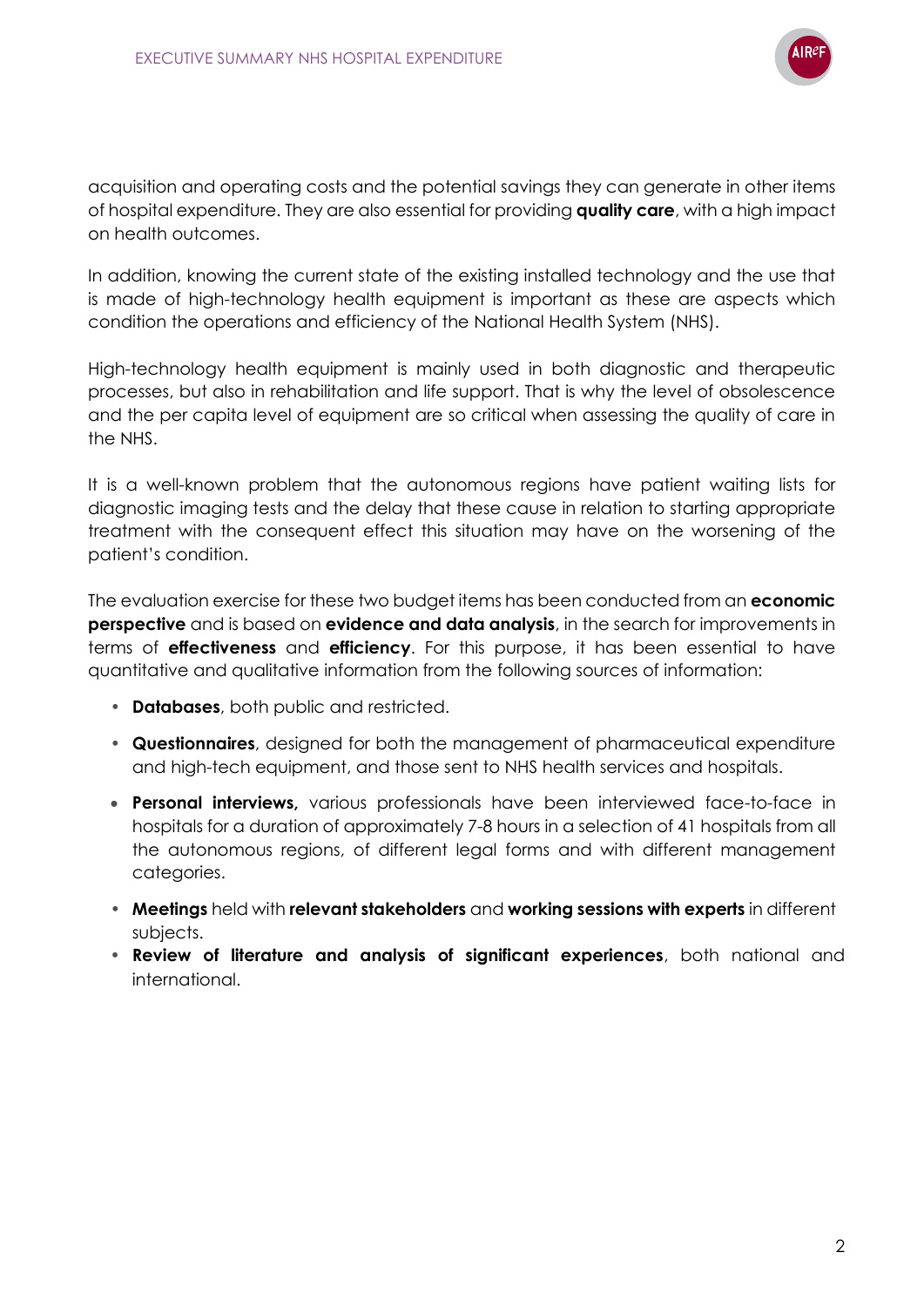

# **Main conclusions of the evaluation in the field of hospital pharmacy**

## **Decisions on financing and pricing of medicines**

- **Decision-making on the financing of medicines and the setting of the financed price is a responsibility of Central Government exercised through the Interministerial Committee on Medicine and Healthcare Product Prices (CIPM).** Even though it is the autonomous regions that bear the pharmaceutical expenditure through their budgets and their involvement in this decision-making process has increased since 2019, the current model still grants the **autonomous regions** a **low level of decision-making power**, with only three of the 11 possible votes.
- In Spain, unlike in other countries, the current reference price system (RPS) is configured at the active ingredient level. It does not therefore allow an **overview** of the price of the medicines used in a given pathology. This leads to **significant differences in the prices of medicines with similar therapeutic value** for the same condition and **limits potential competition** between these medicines.
- With regard to the consideration of cost-effectiveness criteria in the pricing process, there is currently no systematic basis for evaluating cost-effectiveness studies and **the price for a significant proportion of the medicines is not linked to effectiveness**.
- With regard to the review and modification of the price of financed medicines, in May 2019 the CIPM started to include in its information notes the decisions to modify the price of financed presentations, as well as the resolutions to exclude medicines. Some of the upward price revisions have been aimed at avoiding the risk of medicine shortages resulting from excessively low prices (as of February 2020, the price of 23 financed presentations have risen, 3 of which correspond to medicines for hospital use). However, **these price revisions are sometimes made reactively and not systematically**, without using automatic warning mechanisms or clauses that prevent the price from falling below a certain threshold.

## **Evaluation and decisions for including medicines by pharmacy and therapeutics commissions (P&TCs) at a regional and centre level**

• **At present, a multitude of evaluations are performed by P&TCs with room for improvement in coordination,** and they rarely work together in a network. This leads to **duplication** in the evaluation of medicines and a **lack of standardisation in the recommendations issued** by the different regions and by the different hospitals in the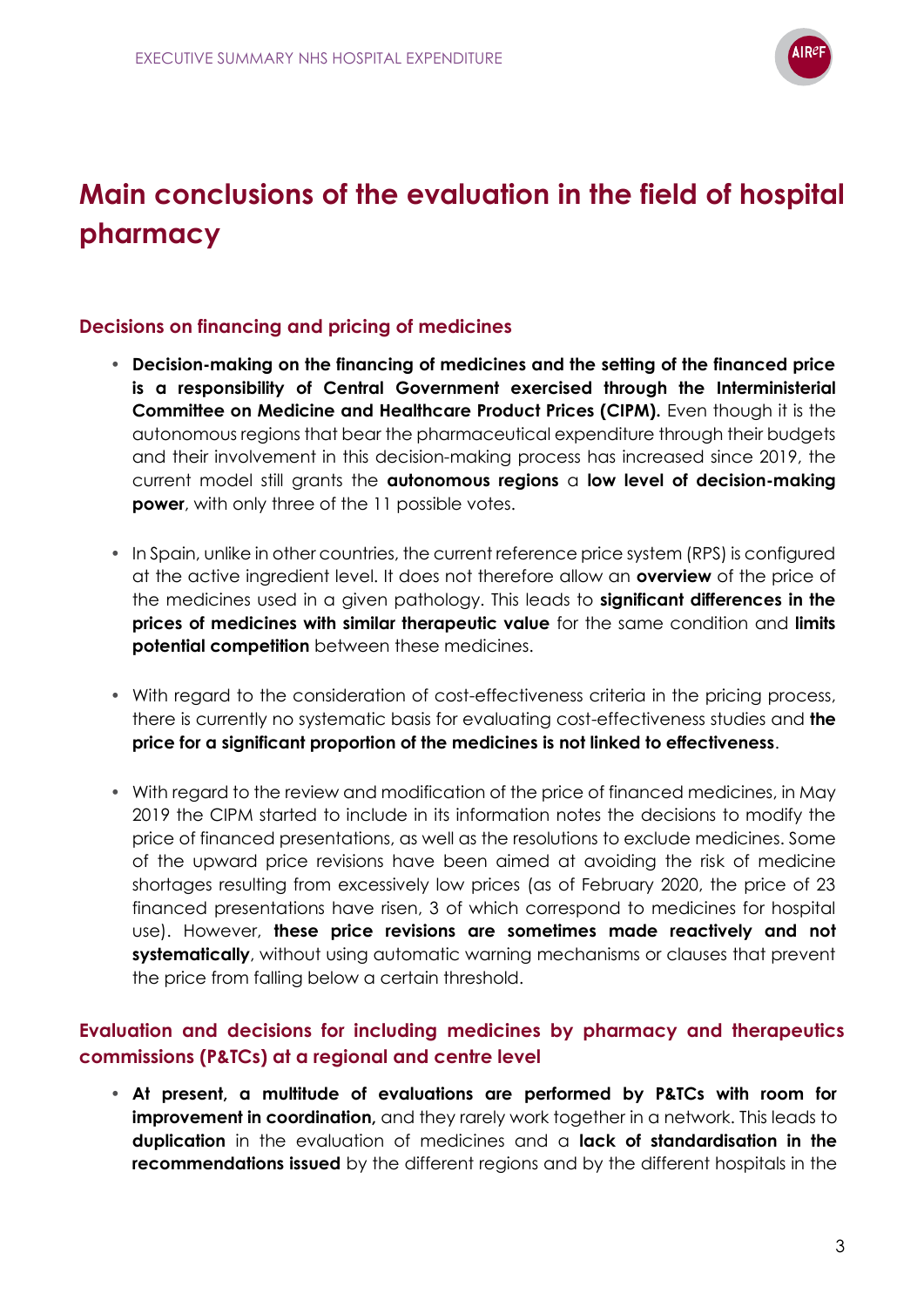

same region.

- **The existence of different structures (regional and hospital P&TCs) and different levels of centralisation and decentralisation in the decision-making models for the pharmatherapeutical guides (PTGs) results in significant variability between regions in the governance and setting of the PTG.** These differences in turn largely translate into variability in medicine inclusion rates, i.e., the percentage of drugs that are included in hospitals' PTG.
- With regard to off-label medicines i.e., drugs that are used for different conditions than those set out in their data sheet, there are differences both in the governance and the management of requests for this type of drug and in the level of **applied protocols** in the request and approval processes between hospitals and regions. This variability, in turn, translates into **significant differences in the approval rate** between regions and inequity in access to treatments.

## **Rational use of medicines (RUM)**

- **Biosimilar medicines** are one of the most important levers with regard to the strategy for the rational use of medicines in hospitals and in the search for sustainability of the healthcare system.
- **The level of penetration of biosimilars varies widely between regions, hospitals and clinical services.** In the case of the regions, the existing differences are of over 40 percentage points between region with the highest level of penetration in 2018 (Castile-La Mancha, with 46.8%) and that with the lowest (Basque Country, with 5.3%). Only Castile-La Mancha, Andalusia and Asturias record levels of over 40%.
- In comparative terms with similar countries, the penetration of biosimilars in Spain is **below the European average in three of the six active ingredients** for which Europeanwide data is available. There is therefore **room for improvement** in the use of biosimilars.
- **Differences** have also been noted **in the policies and strategies** used by health services and hospitals to encourage the use of biosimilars both in treatment-naïve patients and in the switch to biosimilars in patients who have already been treated with the reference biological medicine. These differences result in lower savings in those strategies in which the switch to biosimilars is limited to new patients and in the introduction of new medicines.
- It has been found that the use of **incentives** to encourage the use of biosimilars is not a common practice and the few hospitals that use them do so in a local and sporadic manner.
- In addition to biosimilars, another action related to the rational use of medicine is the **cooperation** of hospital **pharmacists** with the **clinical services and units** and their **integration into the medical team** as this offers advantages in terms of reducing errors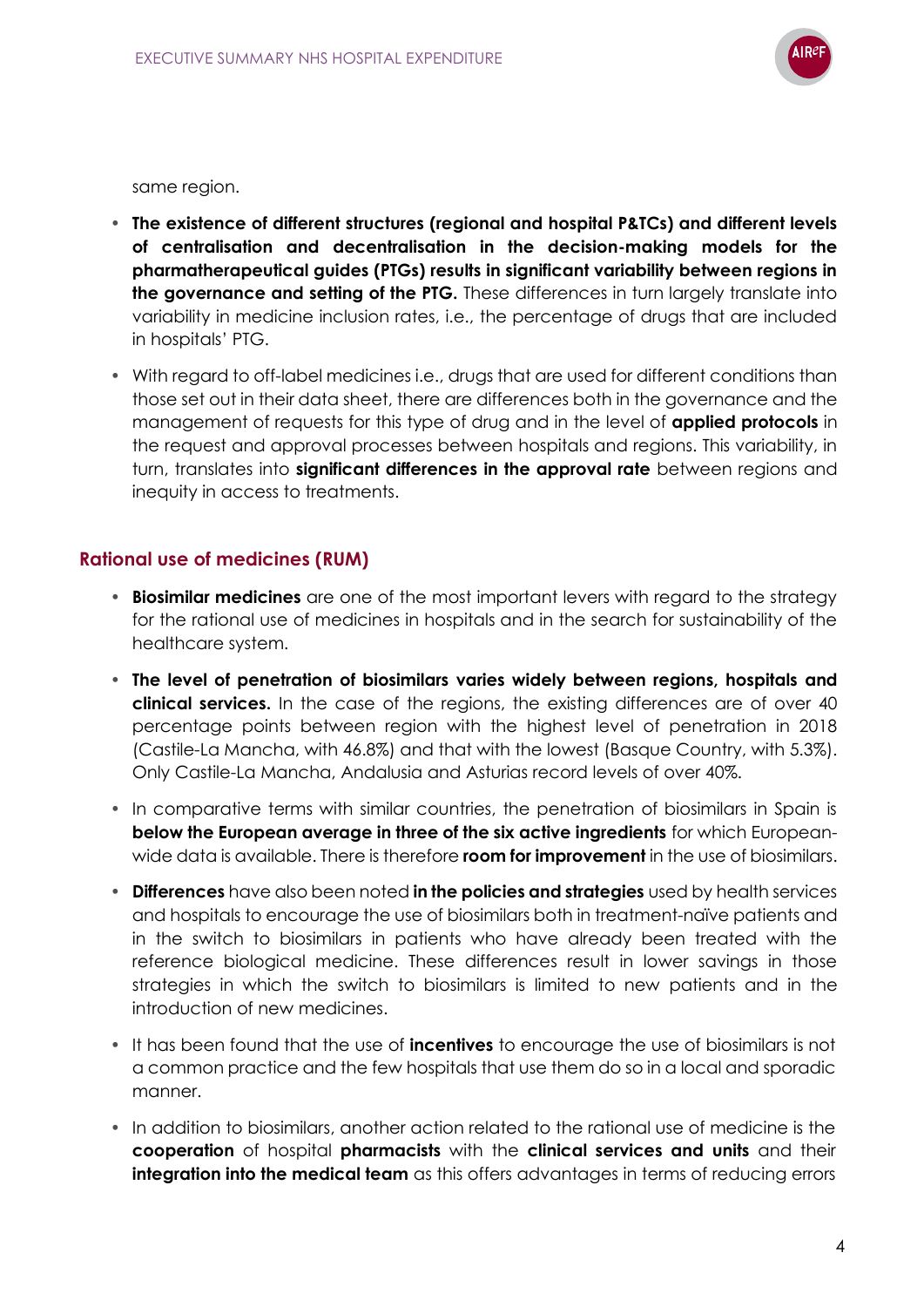

and problems relating to medication and optimising treatments. While it is true that this is a common practice in Spanish hospitals (it is carried out by 74% of NHS centres), there are different levels of development and areas for improvement, such as measuring the impact and outcomes achieved.

## **Public procurement and purchasing of medicines**

- **In Spain, the levels of procurement for the supply of medicines under Act 9/2017, of 8 November, on Public Sector Contracts present worrying data, which demonstrates that there is significant room for improvement.** More specifically, in 2018 only **31% of the procurement of medicines** in hospitals has been **standardised**, i.e., almost 70% was implemented through smaller contracts and direct purchasing from pharmaceutical laboratories without using the contract awarding procedures set out in the Public Sector Procurement Act.
- **There is, however, a high degree of variability in the volume of standardised procurement between regions and hospitals.** For example, in 2018, while in Catalonia the percentage of standardised procurement stood at 98%, and in Andalusia and Murcia at 60%, in other regions, such as Galicia, Aragon or the Balearic Islands, it stood at below 10%. Moreover, even within the same region, the differences between hospitals are equally significant. Behind these differences in the level of standardised procurement in the supply of medicines lie, in turn, differences in the strategy and organisation of administrative procurement (e.g. aggregation of purchases).
- In practice, there are several obstacles that, to some extent, make it difficult for hospitals to achieve a higher percentage of medicines purchased subject to the provisions of the Public Sector Procurement Act. These include the lack of **human resources**, the **lack of training and professionalisation** of purchasing managers, the traditional **lack of a culture of compliance with public procurement legislation** in this area, **budgetary limitations**, the heterogeneity and limited flexibility of the **oversight function** and the difficulties in obtaining the **consensus and involvement** of professionals.
- Unlike other areas of administrative action, the process of purchasing medicines is characterised by a **lack of transparency** both in medicine prices and in the process of purchasing and concluding contracts. Greater use of the Public Sector Procurement Act in the procurement of medicines would at least promote a greater level of transparency in the process.
- In addition to this lack of transparency, there is also **significant variability in net purchase prices** between contracting authorities, i.e. excluding the commercial discounts offered by pharmaceutical laboratories. These differences, in turn, result in different levels of efficiency associated with purchasing, which among the regions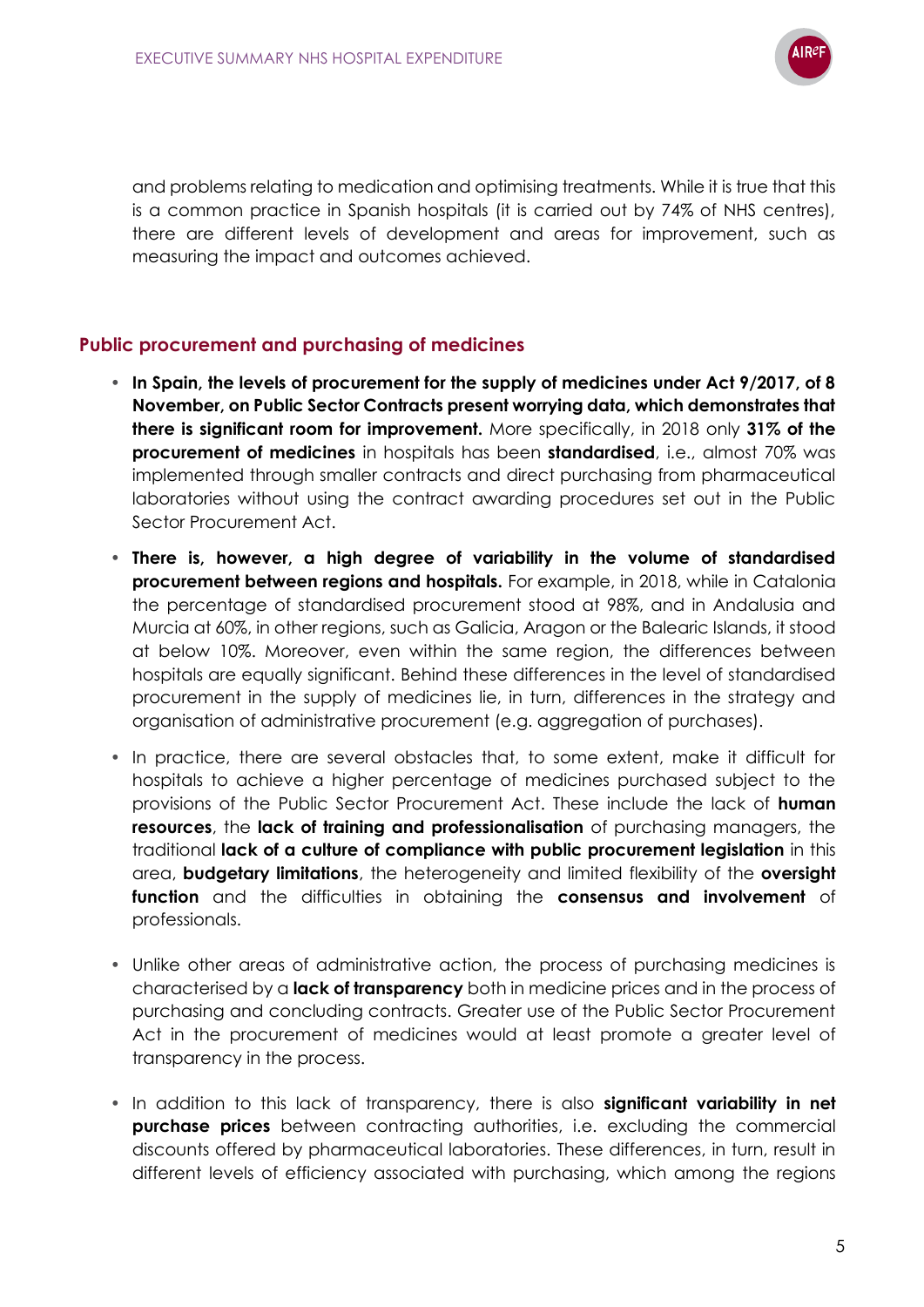

ranges between 6% and 23%.

There is insufficient use of strategic planning tools (annual and multi-year purchasing and procurement plans) by regional health services and hospitals to enable more effective and efficient organisation and implementation of medicine purchases. Only four of the 14 regions that have answered the questionnaire have a medicine purchasing and/or procurement plan at their hospitals.

## **Logistics and dispensing of medicines**

- Medicine logistics management models: **practically all of these models are based or revolve around the hospital, with few or limited experiences of logistical integration of levels** - interhospital, inter-centre, care, provincial or regional. This medicine logistics integration would bring greater efficiency to the process (of the associated resources and the investment necessary for its automation), as part of a **strategy to integrate hospital pharmacy support processes**.
- Many hospitals in the NHS, particularly the larger ones, have **automated dispensing systems** in a large proportion of the **hospitalisation units**, although there are differences in the level of automation between hospitals.
- The logistics and dispensing management process has a **lower level of automation** for **out-patients** than for in-patients. There are significant differences in the level of automation between hospitals and in some hospitals the dispensing is carried out manually, which raises the likelihood of errors or suboptimal management of drug storage and stocks.
- Furthermore, in relation to **out-patient pharmaceutical care and dispensing**, one of the most noteworthy phenomena in hospital pharmacy services over recent years is the **continuous growth of the out-patient pharmacy.** This growth is also taking place in the number of patients dealt with (around 1 million patients in 2018). This situation has meant that expenditure on out-patient pharmacy services in many hospitals' accounts for almost 60% of total pharmacy spending.
- This sharp growth in the out-patient pharmacy has led to the saturation of numerous pharmacy services and to difficulties in dealing with patients in **suitable spaces**. Furthermore, it has led to inconvenience for patients by having to go to the hospital and **accessibility problems** in some regions.
- In order to address these difficulties, and in the context of the health crisis caused by COVID-19, most of the regions have reacted quickly to attempt to bring medication closer to patients, in many cases with telepharmacy-based solutions. However, there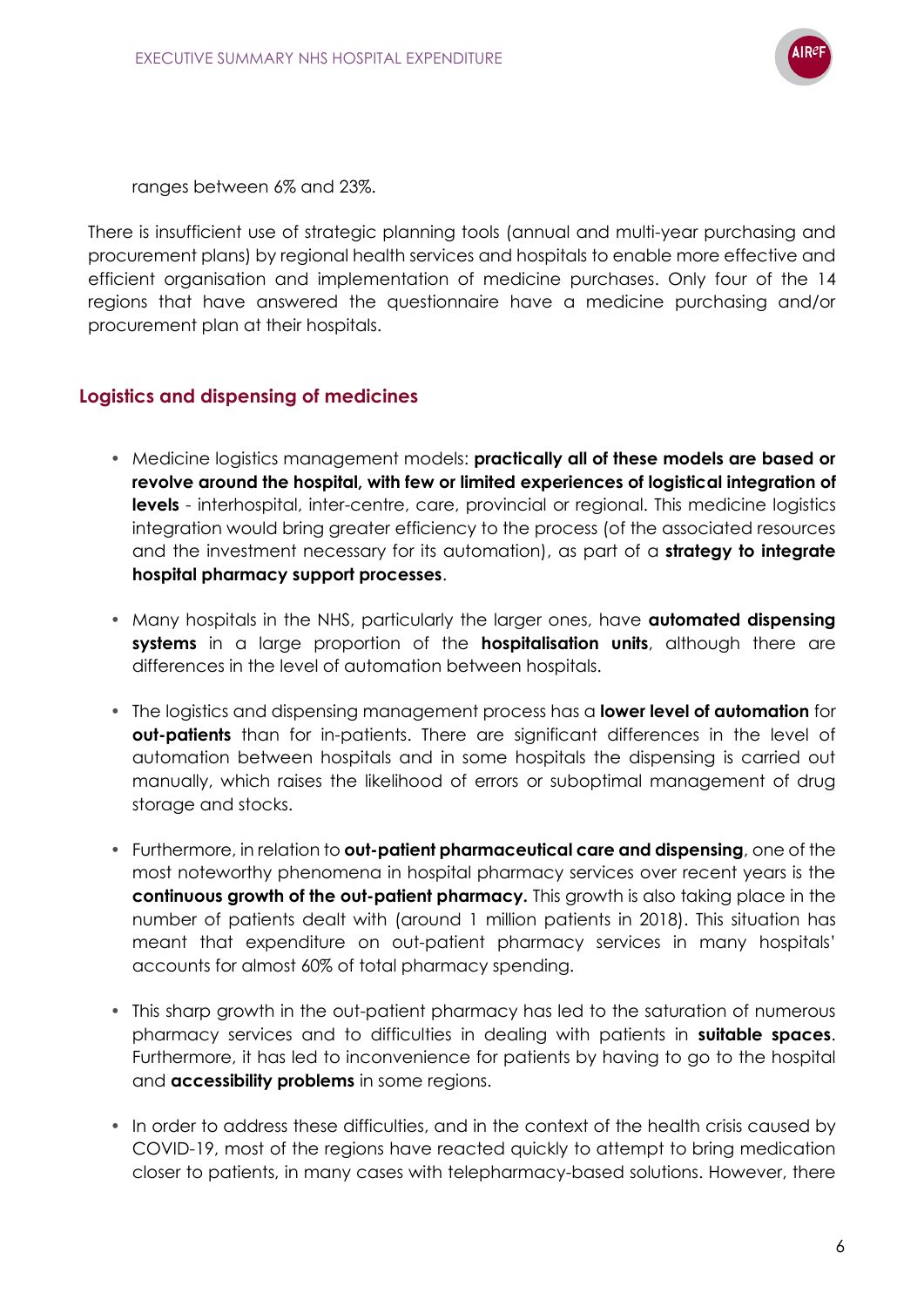

is still no specific detail and standardised regulatory framework clearly regulating and delimiting the pharmaceutical service for out-patients and the terms, conditions and circumstances under which non-face-to-face drug dispensing (telepharmacy) can take place. Defining a common legal framework would allow for greater equity in outpatient pharmaceutical care and dispensing in the NHS.

• **Drug supply problems**, defined as the unavailability of medicines that are used and prescribed along the pharmaceutical supply circuit, are a **widespread and growing reality** in Spanish hospitals. In 2018, the average number of medicines with supply problems stood at 53.2 per hospital, with a total of 4,682 supply problems in that year. As a result, hospitals incur significant costs, both financially, due to the use of more expensive therapeutic alternatives, and in terms of staff, due to the resources that must be allocated to managing the drugs. With regard to the management of supply problems, **there is a general absence of protocols** and information systems for recording, notifying and managing supply shortages that would allow formal management of the problem by hospitals, implementation of early warning systems and inter-centre logistics networks that would mitigate the effects of the situations (particularly for essential medicines).

## **Main findings of the evaluation in the field of high-tech capital goods**

## **Current status of the existing installed equipment**

- Despite a 17% increase in the **per capita level of high-tech equipment** between 2010 and 2017, **Spain remains below the average for OECD countries** in five of the six hightech equipment categories analysed. The level of high-tech equipment was also uneven and there were significant differences between the regions.
- The high-tech equipment installed in Spain has a **greater level of obsolescence** than in other neighbouring countries. Over 40% of the equipment installed at the end of 2018 is more than ten years old, far exceeding international standards or recommendations, which limit this figure to 10%. Furthermore, the situation has worsened over recent years and **the obsolescence is now greater than ten years ago.** There is also obsolescence across the board in the regions. Specifically, in all the regions, except the Balearic Islands, at least 20% of the equipment is over ten years old.
- A significant proportion of the high-tech equipment installed at both public and private Spanish hospitals has a **low intensity or level of use**, indicating that this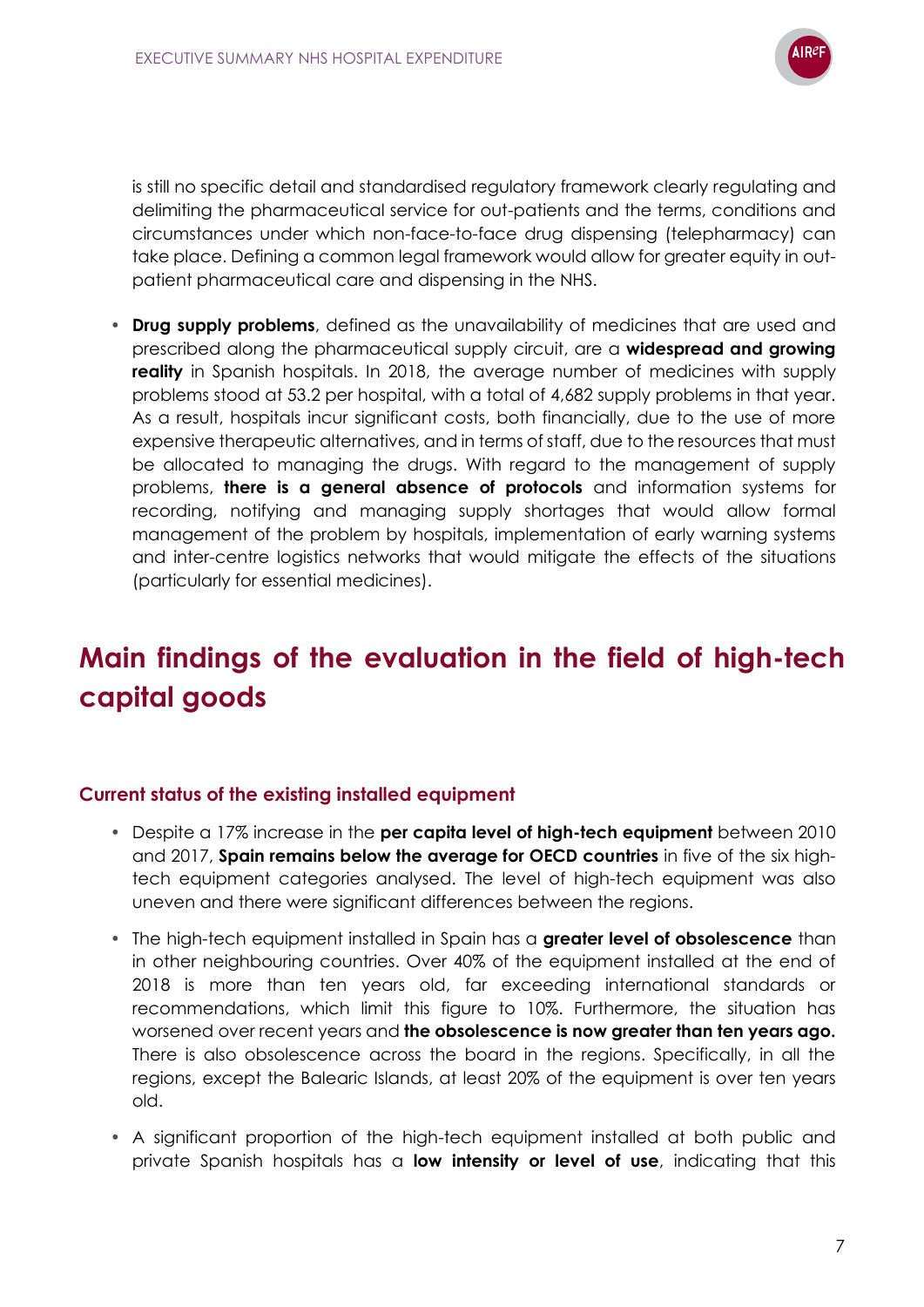

equipment is not operating at full capacity and that, in general, **the technological equipment is underused**.

## **Decision-making process for the incorporation of high-tech equipment**

• The **planning and the needs assessment** is (or should be) the source of any purchase and investment decision. Despite its importance and strategic nature, most hospitals and/or health services have no technology acquisition and renewal plans and multiyear planning processes for strategic management of the acquisition and financing of high-tech equipment. In contrast, most hospitals do have a general equipment needs plan (aggregation of needs identified by the care services and management of services departments), that they review and update annually. These plans typically include priority levels (without specifying the criteria used for defining levels) which are dependent on annual budget availability.

In addition, **it is not common** for the decision-making for acquiring equipment to use, on a systematic basis, **models or algorithms** based on objective criteria (technical, clinical, financial etc.) that make it possible to prioritise the different needs and which make the decision-making process for financing high-tech equipment more transparent and objective.

## **Rational use of high-tech equipment**

- The rational use of high-tech equipment, defined as an equivalent concept to the rational use of medicine that aims for patients to have efficient access to high-tech health equipment according to their clinical needs, is a **virtually non-existent concept in this field.**
- Although it is true that some hospitals are working along these lines, with protocols for the **adaptation/validation of tests and oversight of their prescription** in order to promote the patient's safety and the optimal and efficient use of the equipment, it is not the usual practice and a significant proportion of hospitals and primary care teams conduct a low level of monitoring of these aspects.

## **Inventory management and maintenance of high-tech equipment**

• The availability of an **inventory system** that provides reliable information on the level and features of the equipment and their status is essential for optimal management of high-tech health equipment. Although almost every hospital has an inventory system (94%), only in exceptional cases does the system also record the operational history, breakdowns, maintenance, use etc., which leads to highly dispersed information and which hinders optimal management of the equipment. In exceptional cases, this inventory is digitised and integrated into corporate information systems that allow such integration and interoperability with the care and logistics management information systems (purchasing, procurement etc.).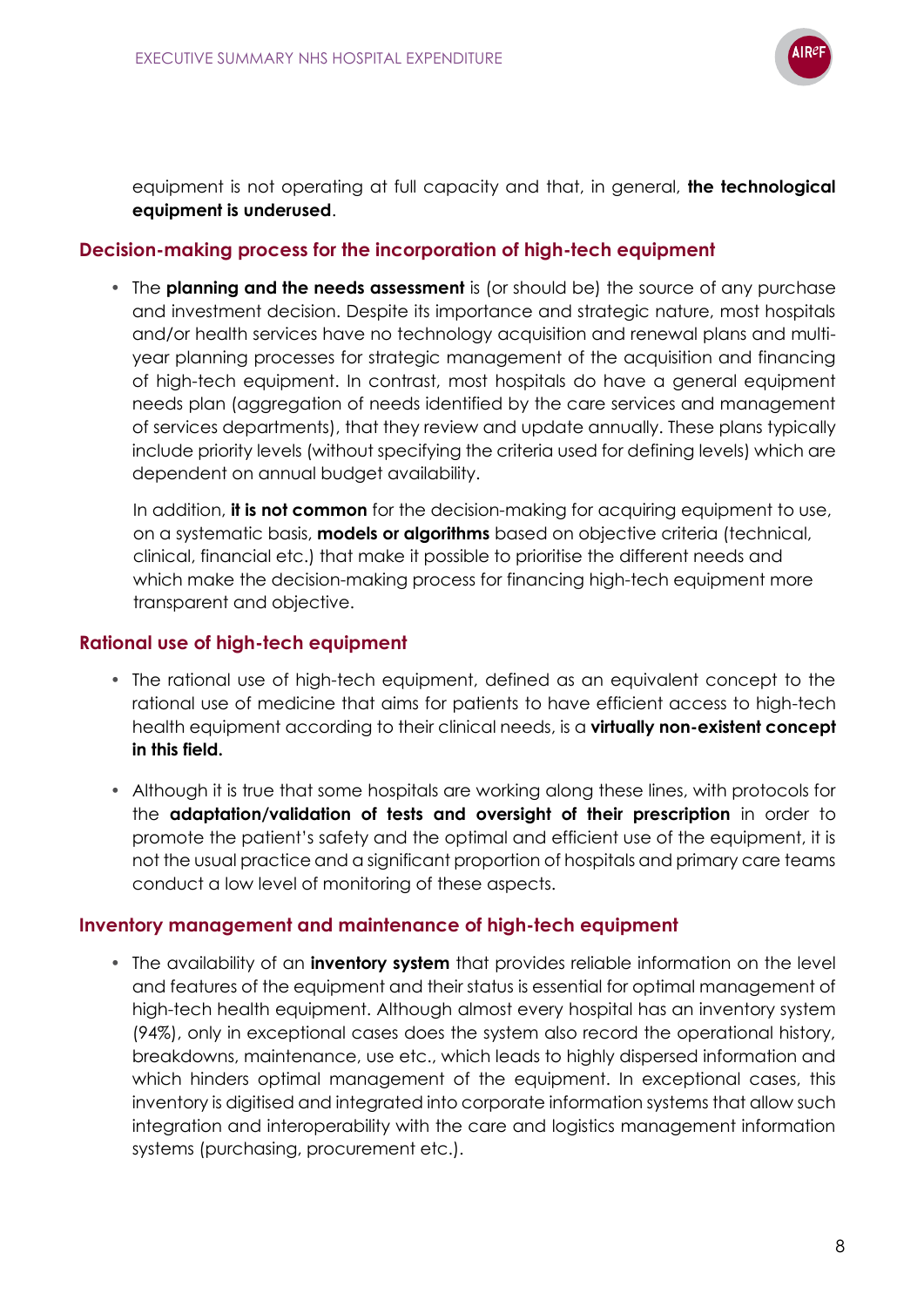

- An important figure in relation to **maintenance** are the **clinical engineering services/departments**, as they are usually responsible both for maintaining low and medium-technology equipment and for the first intervention in high-tech equipment and monitoring of the status of the equipment, inventory etc. Hospitals that have a clinical engineering service report around **35% fewer lost operating hours per year.** Despite their importance, there is a significant variability in the existence of these services in hospitals, as well as in their type (i.e., whether they are part of the hospital, outsourced or mixed).
- **The manufacturer is responsible for the maintenance of over half of the high-tech equipment** and, in most cases, both preventive and corrective maintenance is usually performed. In this regard, maintenance by the manufacturer **leads, on average, to 36% fewer operating hours lost per year.**

## **Main findings of the evaluation in cross-cutting aspects**

## **Management tools**

- One of the most effective tools for health management are programme contracts or management agreements entered into between the hospital management and the regional health service or ministry for a certain time period and which act as an instrument for framing the strategic lines, aligning actions and setting indicators. In the case of targets and indicators relating to the **rational use of medicine**, although they all have a similar structure, the content differs between regions with **very wide differences in indicators and metrics**, both in number and in the weight or scoring that they are given in the evaluation, which makes comparison between them difficult.
- The number of targets and indicators related to the management of high-tech equipment is much lower than those related to pharmacy services, with an **almost total absence of indicators** related to the *r***ational use of equipment.**
- **There is significant variability between regions and hospitals in incentive schemes and mechanisms for professionals**. Some centres and/or regions only use financial incentives, while others also use non-financial compensation, such as training or career opportunities. Nevertheless, the perception is that the discriminatory capacity of the different centres among professionals is insufficient and they do not therefore fulfil their function and their **effectiveness is limited.**
- Despite their importance in evaluating the activity in terms of cost effectiveness and their implications for management from the point of view of monitoring expenditure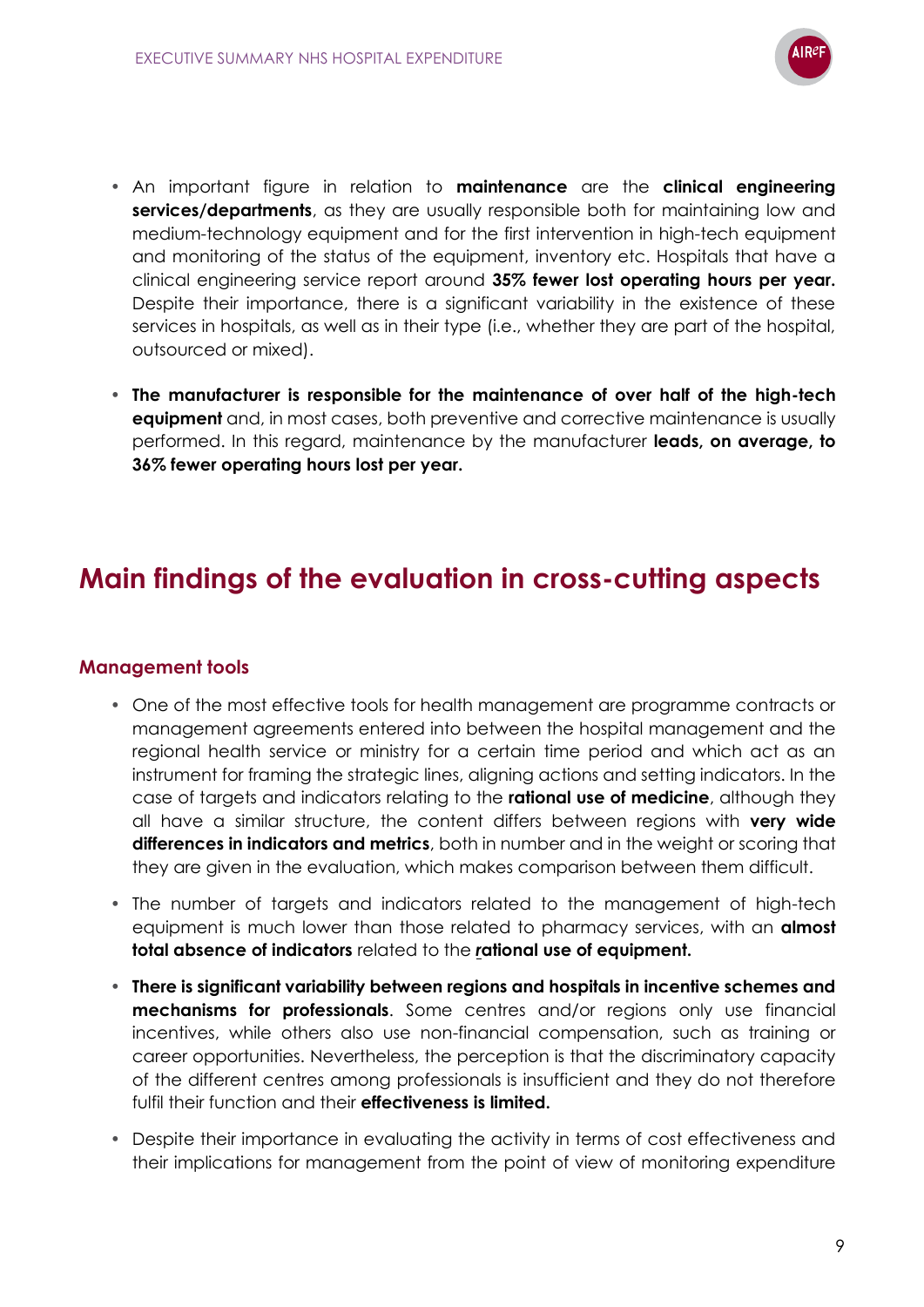

and outcomes achieved, **the measurement of health outcomes and the use of analytical accounting tools is insufficient** and there is significant room for improvement. The measurement of health outcomes is still underdeveloped and very much focused on a specific group of processes, pathologies and areas.

• As regards **analytical accounting systems**, their management functionalities are limited as a result of the lack of methodological standardisation, the problems of comparability or their high time lag.

## **Training and research**

• The health sector is characterised by **insufficient resources allocated by hospitals, health services and the government** in general to the **ongoing training of its professionals.** This inadequate public funding is offset by funds earmarked for training by the pharmaceutical industry. However, this training does not meet the objectives and training needs of professionals identified by the Health Administration (which does not participate in defining them), and raises doubts about the criteria for access to such training. **In the research field, Spain is the leading European country and the fourth in the world in the number of clinical trials conducted and is therefore an international benchmark in research activity.** As a result, a significant proportion of hospitals conduct clinical trials, specifically 63%. However, not all centres have precise knowledge of the implications in terms of cost, revenue or tests that are performed in the context of these trials. In addition, few hospitals quantify the savings resulting from participation in clinical trials.

## **ICTs and information systems**

• **The application of information and communication technologies (ICT) and digitisation are or should be one of the main levers for modernising the health system, as they contribute significantly to the management, decision-making and quality of health care.** In this field, the reality is that the regions are at very different points with regard to the level of integration, interoperability and sophistication of their information systems. **The strategy, lines of work and efforts in terms of investment in information and communication technologies (ICT) have been uneven** across regions and there has been no generalised increase in resources over recent years.

## **Proposed measures as a result of the evaluation**

**The analyses performed and the conclusions and findings obtained as a result of the evaluation allow us to make a series of proposals to the competent authorities and to the different agents involved in each one of the areas analysed in the study.** The proposals are presented below, grouped into three main areas (hospital pharmacy, high-tech equipment and cross-cutting aspects), which are in turn classified according to areas and themes.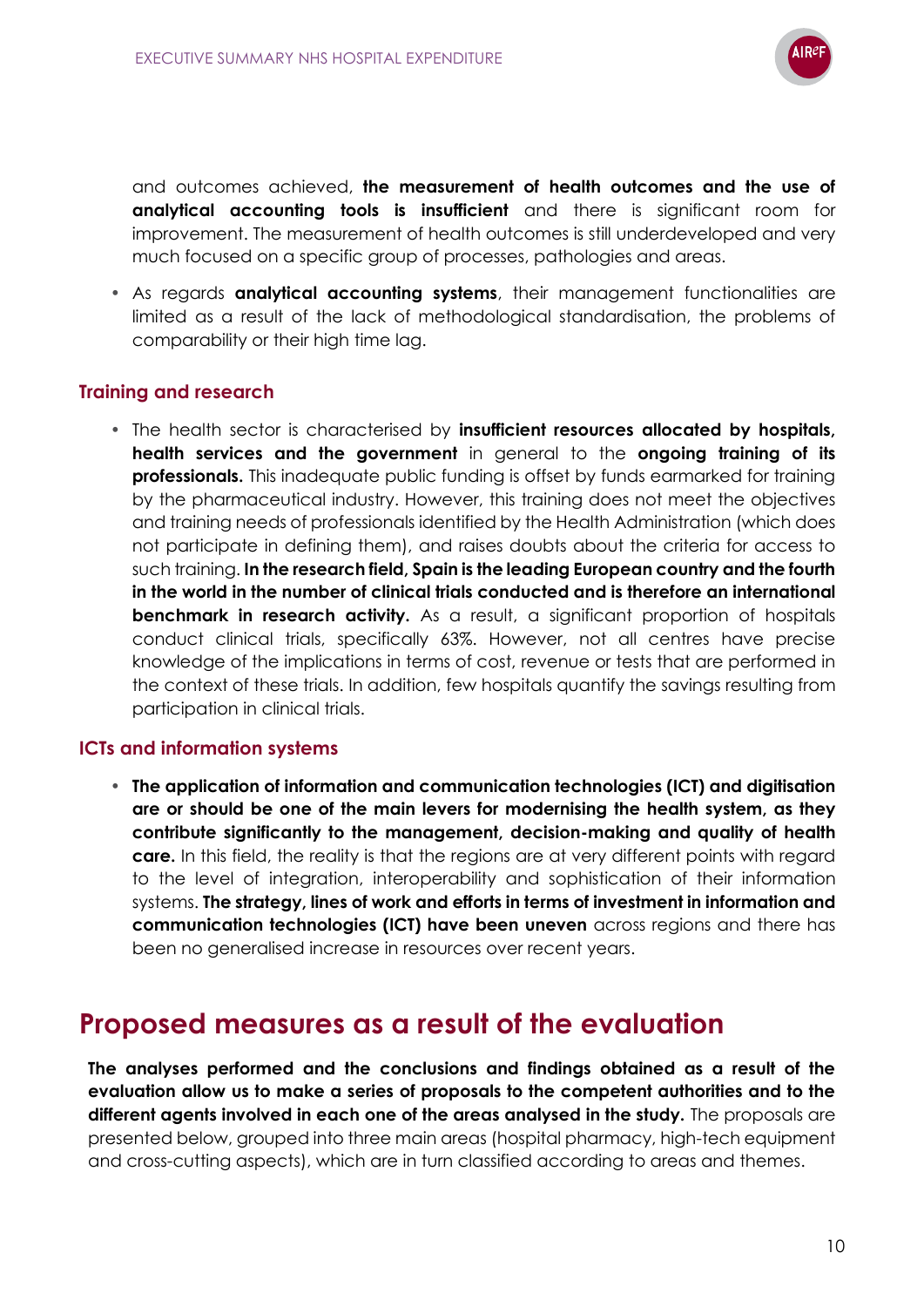

## **FIGURE 1 PROPOSALS IN THE FIELD OF HOSPITAL PHARMACY**

#### **Evaluation, access and review**

#### **Financing and pricing decisions**

- 1. Review of the structure of the CIPM
- 2. Intensification of systematic review of prices and financing conditions
- 3. Adaptation of the current Reference Price System
- 4. Incorporation of costeffectiveness criteria in pricing

#### **Medicines pipeline**

5. Development of a plan for the entry of new medicines

#### **Pharmacy Commissions and PTG Decision**

- 6. Creation of a P&TC Collaboration Network
- 7. Selection of the pharmatherapeutic al guide using a mixed decisionmaking model
- 8. Standardisation of the criteria for inclusion of offlabel medicinal products

#### **Rational use of medicine**

### **Use of biosimilars**

9. Promotion of the use of biosimilars, both at the start of treatment and in the switch.

Main measures:

- Legal framework
- Incentives model
- Training for practitioners
- Information for patients

#### **Pharmaceutical care in the services**

10. Promotion of the integration of pharmacists in multidisciplinary care services and teams

#### **Optimisation of medicines**

11. Progress in medicine redosing in pharmacy services

#### **Procurement and**

### **Public procurement**

- 12. Use of formulas and procedures to speed up the processing of procedures in order to promote procurement under Public Sector Procurement Act 13. Consolidation of electronic
- procurement platforms and promotion of the use of dynamic purchasing systems
- 14. Involvemen t of all hospital professionals to increase procurement under the Public Sector Procurement Act

#### **Purchase of medicines and price negotiation**

15. Obligation of the regions to share the financed price with the procurement bodies 16. Prohibition of

procedure de la procedure.<br>Procedure

discounts that are not transparent,

#### **Logistics and**

#### **Automation**

- 17. Automation of the storage and dispensing of medicines for inpatients
- 18. Automation of medicine storage and dispensing for outpatients

#### **Outpatients**

- 19. Establishing a procedural and operational regulatory framework for the provision of pharmaceutic als to outpatients
- 20. Improving the humanisation of care and medicine dispensing for outpatients

### **Supply problems**

21. Implementation of mechanisms for formal and more efficient management of medicine supply problems

#### **ANALYTICS OF PHARMACEUTICAL EXPENDITURE DATA**

--------

## **of expenditure on medicines of expenditure on medicines**

22. Improvement in the way information is collected to achieve greater data quality and standardisation

#### **National comparative analysis example the linternational comparative analysis** of expenditure on medicines

23. Promoting the collection of standardised data to allow international comparisons

Source: Compiled by author.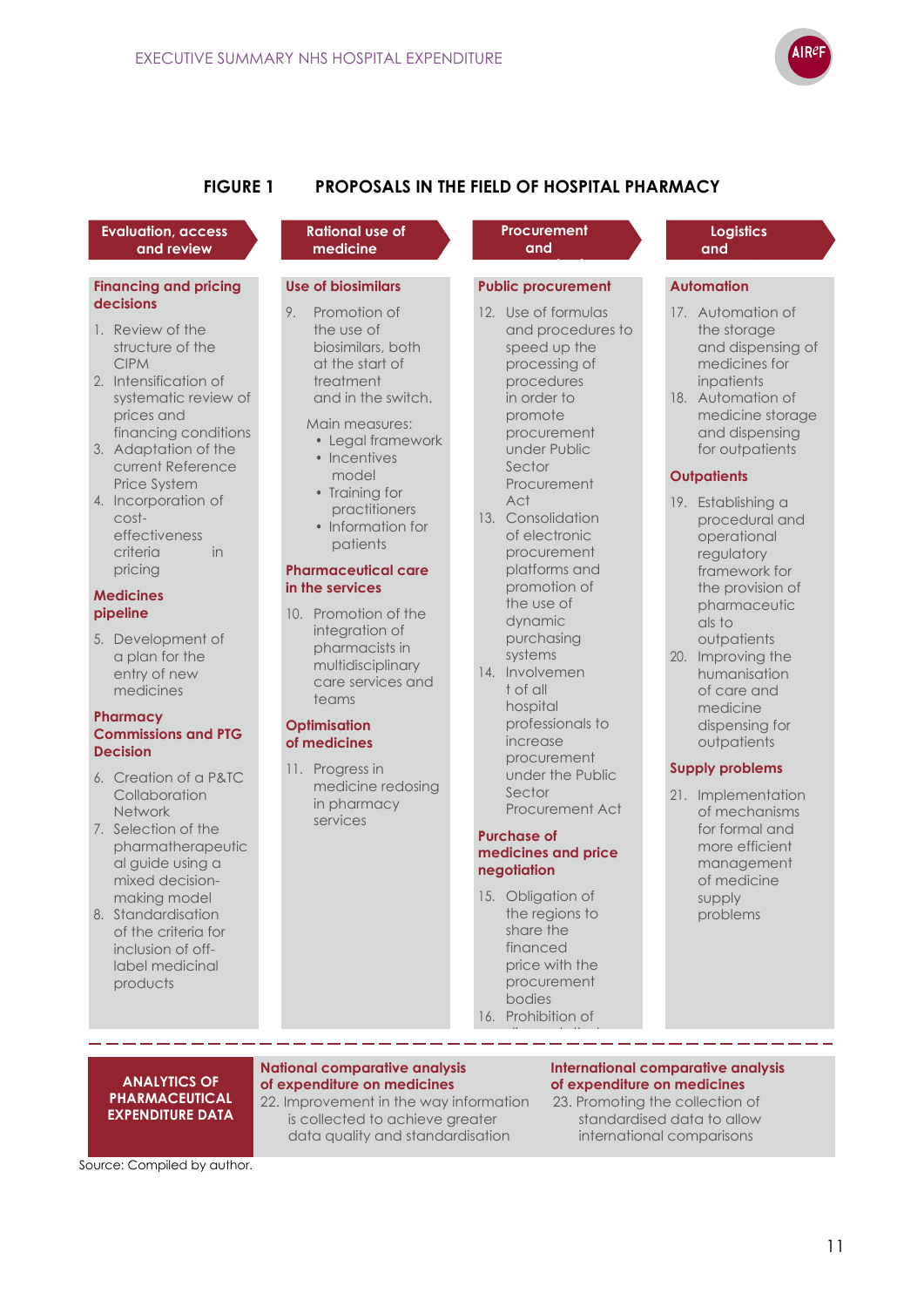

### **FIGURE 2 PROPOSALS IN THE FIELD OF HIGH-TECH CAPITAL GOODS**

**Decision-making: renewal, expansion and innovation**

#### **Existing equipment**

1. Development of a plan for investment in high-tech equipment that will allow Spain to converge towards the European average in terms of levels of equipment and obsolescence

#### **Planning for the decision-making process**

- 2. Strategic planning at the national and regional level on the incorporation and financing of the equipment
- 3. Implementation of models to systematise, objectify and prioritise decision-making for the acquisition and renewal of equipment

#### **Procurement**

4. Establishing specialised procurement teams and promoting networking among them

Source: Compiled by author.

#### **Rational use of equipment and maintenance**

#### **Equipment inventory and records**

5. Establishment of integrated systems that allow joint management of equipment inventory, maintenance, agendas and use

#### **Rational use of high-tech equipment**

- 6. Review, control and validation of the suitability of diagnostic tests and the activity performed with the equipment
- 7. Implementation of attendance reminder and confirmation systems to manage absences

#### **Maintenance of high-tech equipment**

8. Recommendation for preventive and corrective maintenance of equipment, preferably with the manufacturer and having a clinical engineering team

## **FIGURE 3 CROSS-CUTTING PROPOSALS**

#### **Setting the target and incentive model**

1. Review of the target and incentive model for professionals

#### **Health outcomes**

2. Establishment of medicine and high-tech equipment management systems based on health outcomes

#### **Analytical accounting**

\_\_\_\_\_\_\_\_\_\_\_\_\_\_\_\_

3. Implementation and/or readjustment of analytical accounting systems to enable them to be used for management

#### **Management tools Training and research**

#### **Training**

4. Creation of an independent training plan, managed and supervised by the NHS offering the possibility of indirect collaboration of the industry

### **Clinical trials**

5. Definition of a protocol for recording clinical trial activity and financial implications for the centre

#### **INTEGRATION OF INFORMATION SYSTEMS**

#### **ICTs and information systems**

6. Development of integrated and interoperable information systems that will facilitate networking and the exchange of information

Source: Compiled by author.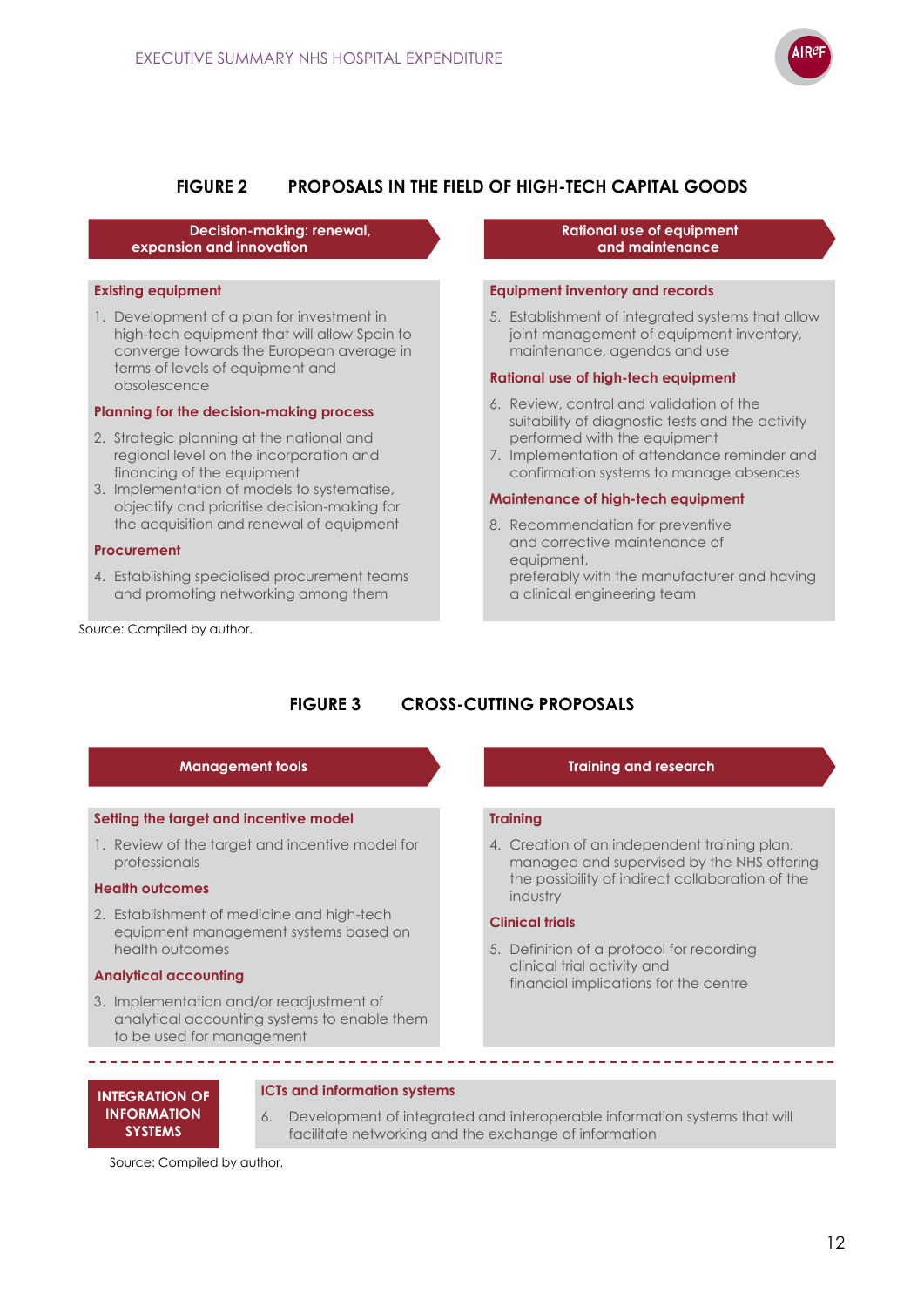

**Of all of these, the most important proposals** due to the size of the problem or field they affect, their potential **impact in budgetary terms and their capacity to transform and improve the sustainability of the system and the quality of care** are those listed and described below.

Firstly, with regard to **the rational use of medicine**, the most significant proposal is the **promotion of the use of biosimilar medicines in place of reference biological medicines**, both at the start of treatment in new patients and in the switch in patients already treated with the reference product. In order to achieve this, a set of measures is proposed that must be implemented in a complementary and coordinated manner and which consist in:

- Introduction of incentives to prescribe and use biosimilar medicines (e.g., profitsharing).
- Greater legal certainty for professionals in decisions to switch and/or replace reference biological medicines with biosimilar medicines.
- Appropriate information for patients (experience of other patients, leaflets and infographics).
- Information and training for practitioners through sessions given by clinical leaders on the opportunities of releasing resources.
- Work with clinical leaders and practitioners on measuring outcomes and providing evidence.
- Tendering through open procedures (framework agreements, etc.) for the supply of biological medicines, starting from the loss of validity of the patent of the reference medicines and the emergence of biosimilar medicines.

Promoting the use of biosimilars would have a very significant impact in terms of savings and releasing resources for the NHS. According to the study2carried out by the Universidad Complutense de Madrid, led by Professor Manuel García Goñi and commissioned by the Spanish Biosimilar Medicines Association, the use of the biosimilars already marketed and the entry of the expected new ones and their use are expected to generate hypothetical savings of €872m in 2020, €937m in 2021 and € 1.047bn in 2022 (compared with a scenario without biosimilars). In other words, if the actions defined in the proposal to promote the use of biosimilars are implemented, an **average gross annual hypothetical saving of €952m could be achieved over the next** 

<sup>2</sup> *Análisis de impacto presupuestario de los medicamentos biosimilares en el Sistema Nacional de Salud de España (2009-2020) [budgetary impact analysis of biosimilar drugs in the Spanish National Health System (2009-2020)].* This study has been provided by BioSim. It will be published in November 2020.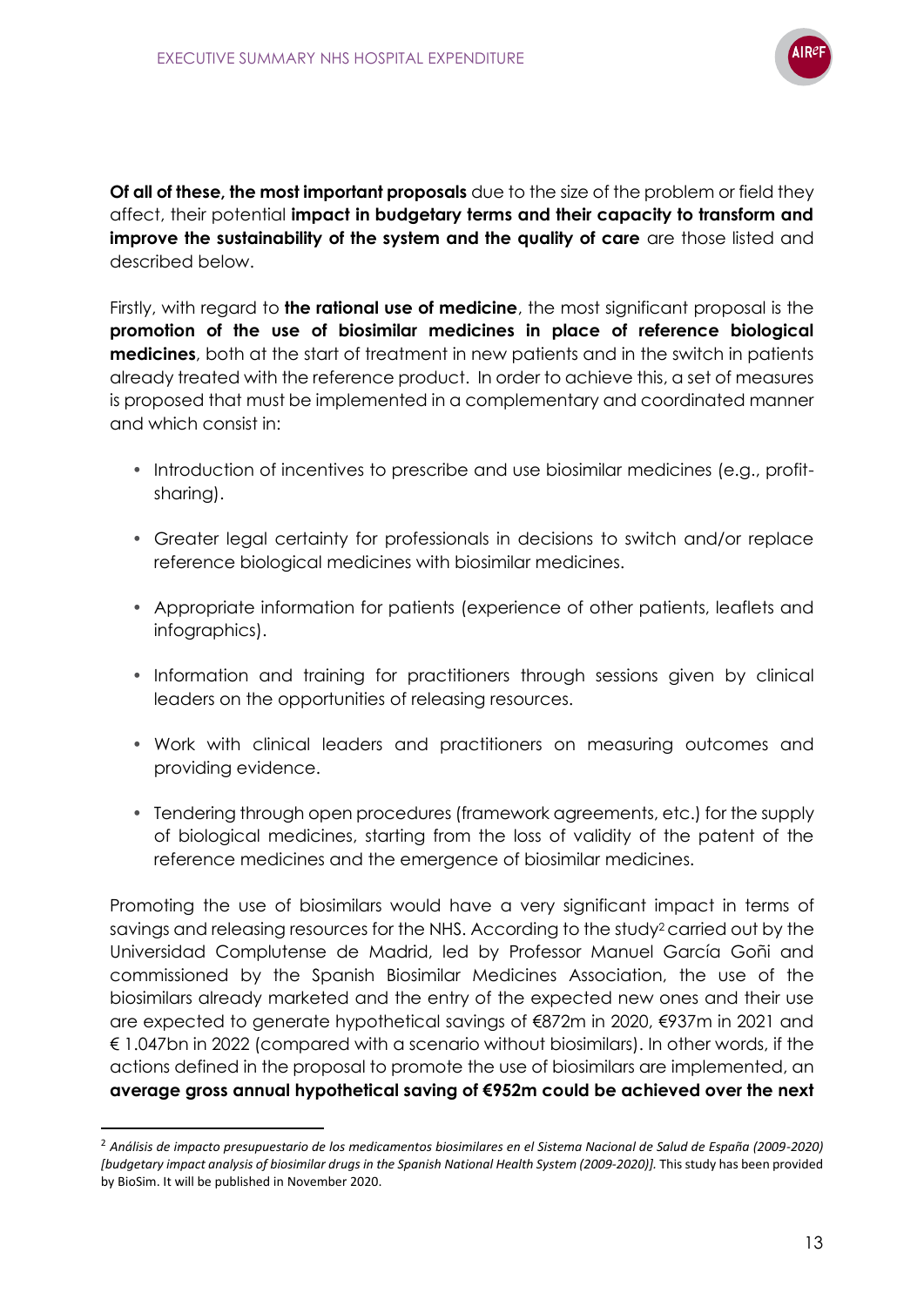

### **three years**.

Secondly, with regard to the decision-making process for financing and pricing, a **review of the structure of the CIPM** is proposed based around giving greater weight to the regions in decision-making. It is also proposed that two separate bodies or divisions be created within the CIPM, for investigation (technical analysis) and resolution (decision maker), which will ensure independence. Finally, the role currently played in this process by certain agents, such as the Ministry of Industry, Trade and Tourism, which should only be part of the investigation body/division under the proposed new scheme, should be reconsidered.

In addition, it is also recommended **to incorporate cost-effectiveness criteria in setting the price of medicines** in line with current practice in some medicines (such as *Chimeric Antigen Receptor T-Cells (CAR-T) therapies*), so that medicines are classified according to their therapeutic value based on cost effectiveness studies and their incremental clinical benefit is adequately supported.

Alongside these measures, an **adjustment of the current RPS** is also recommended taking into account the ATC4<sup>3</sup> (therapeutic equivalent) and ATC5 (active ingredient) levels for pricing in those medicines classified as "of choice" or therapeutically equivalent alternative (TEA).

Finally, closing the circuit of the financing and pricing process, it is recommended **that the systematic review of prices and financing conditions be intensified**, especially when there are price drops in benchmark countries or when the approved financing conditions (efficiency, sales estimates, etc.) are not met.

Thirdly, with regard to the evaluation by the P&TCs, it is recommended **to create a network for cooperation between the different P&TCs** for networking at a national level, coordinated by the Ministry of Health, independently and with its own budget, issuing binding recommendations for certain drugs (e.g. those with a high economic and/or health impact).

This measure is complemented by **the establishment of a mixed decision-making model** for selecting the medicines that form part of the PTG in such a way that the decision will be centralised (national/regional) for some medicines, while for others the decision will be taken by the hospital.

Fourthly, with regard to public procurement, **progress must be made towards a greater volume of medicine procurement under the provisions of the Public Sector Procurement Act.** The proposals for achieving this objective consist of the use of

<sup>3</sup> *Anatomical, Therapeutic, Chemical* (ATC).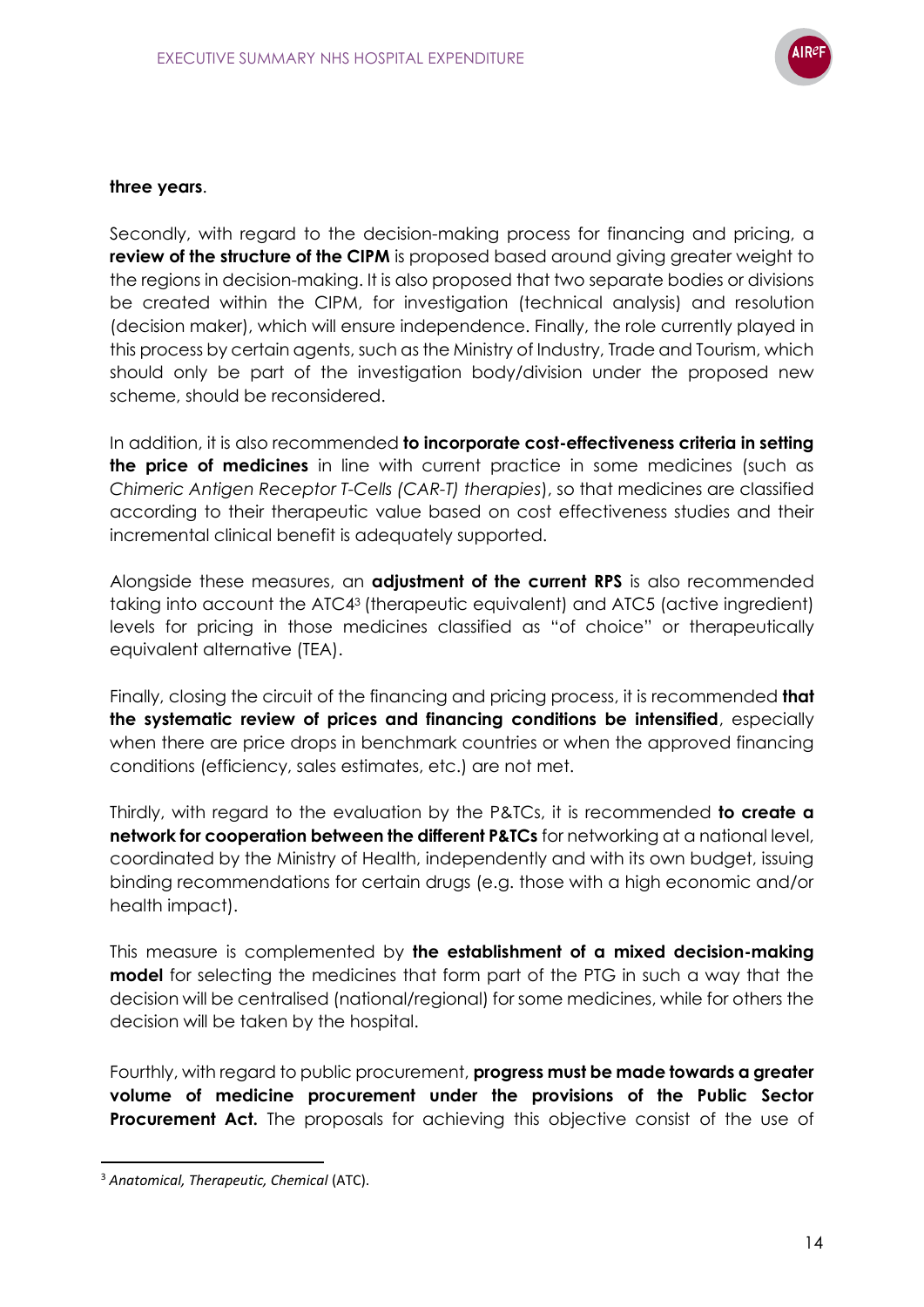

formulas and procedures that allow quicker processing of the proceedings and **consolidation of electronic procurement and promotion of the use of dynamic purchasing systems.** It would also be necessary in this area to make progress in **integrating public procurement management** (reducing the number of procurement bodies, increasing joint tender processes etc.) as it has been noted how some regions with a strategy for integrating these management processes (with a scope of regional, provincial, inter-centre, specialised bodies etc. level) have higher levels of standardised procurement.

More specifically, it is proposed that the medicines in which there is no competition and free-market (exclusive medicines), the Public Sector Procurement Act be adapted to incorporate procurement formulas. These should consider the administrative resolution entailed in the favourable financing decision of the CIPM and should reduce the bureaucratic burden currently involved in the processing of procurement proceedings negotiated on the basis of exclusivity. Similarly, it is also proposed that this adaptation of the Public Sector Procurement Act be carried out for medicines in special situations (orphan drugs, foreign drugs, etc.).

In the case of medicines in which there is competition and a free market, it is proposed, firstly, that the purchasing be aggregated using criteria such as volume of contracts that the contracting authority intends to award or the geographic area to which these contracts refer. Secondly, it is proposed that the procurement be speeded up by materialising the proceedings by means of framework agreements and strengthening the preparation of standard contracts by health services and/or contracting authorities.

Another measure proposes promoting competition through tendering by therapeutic applications or conditions, so that the medicines that make up each of the batches are intended for the same pathology and therefore included in the same therapeutic sub-group of the *Anatomical, Therapeutic, Chemical* (ATC) classification.

The lines of action proposed in this study, in the area of public procurement for the supply of medicines and the incorporation of innovation, should be included in the **National Public Procurement Strategy** provided for in the Public Sector Procurement Act, which is a legally binding instrument for the public sector.

Fifthly, with regard to the purchase of medicines and price negotiation, **it is recommended that the regions should share the net purchase price with the contracting authorities**. More specifically, with the aim of facilitating the sharing of information, it is recommended that a **national net price registration** system or tool be set up with access at least for the contracting authorities.

On a supplementary basis, it is also proposed that rules be laid down **prohibiting**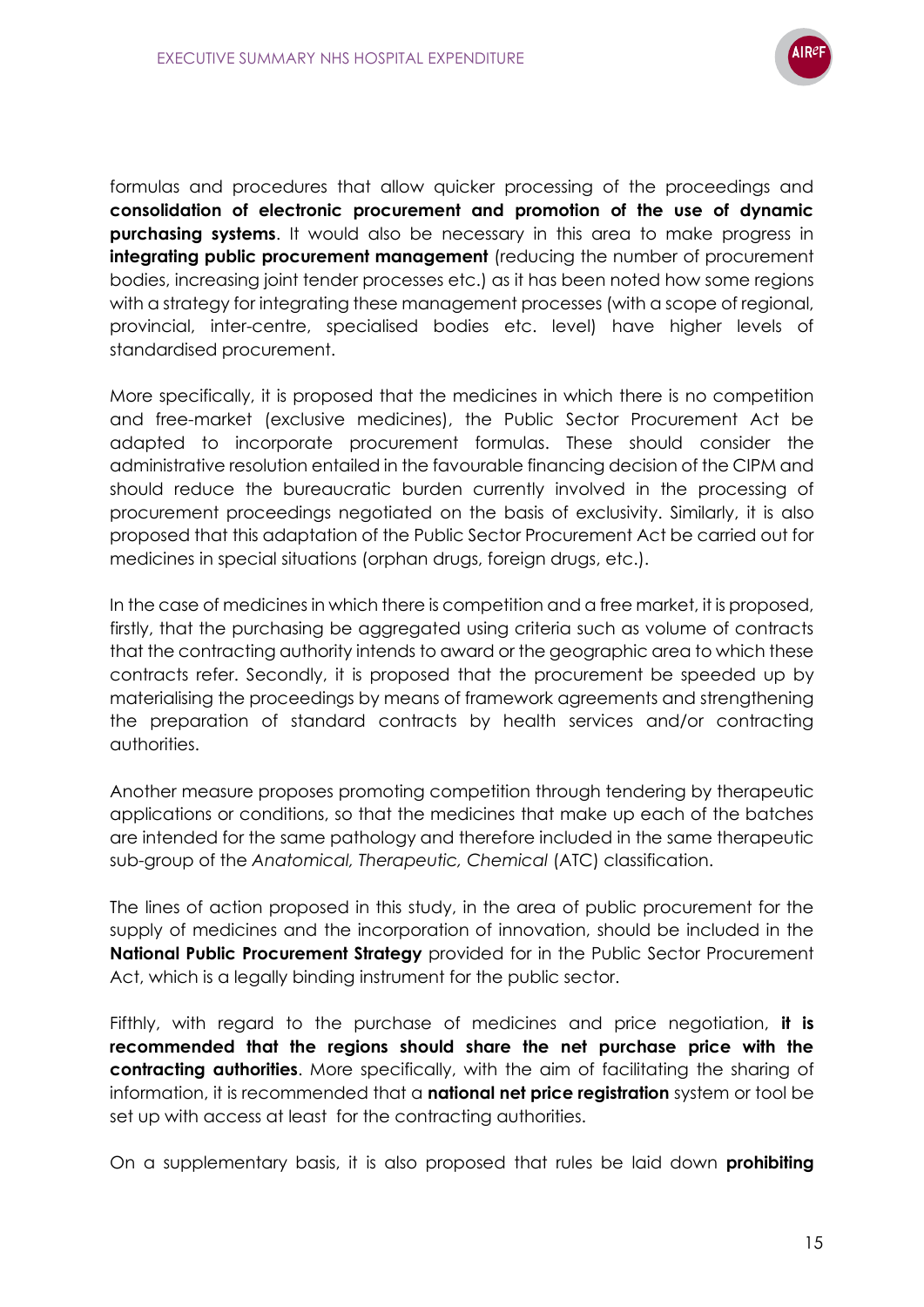

pharmaceutical laboratories from **giving discounts that are not transparent, assignable to the medicine on which they are offered, transferable to its price and included in the contract documents.**

Sixthly, and finally, as a result of the continuous growth in out-patient pharmaceutical care over recent years, we propose the **definition and establishment of a specific regulatory framework for the procedure and operations of out-patient pharmaceutical care**, as well as a clear protocol for face-to-face and non-face-to-face dispensing (telepharmacy) and bringing medication closer to out-patients.

In line with this idea, **it is proposed that the humanisation of care and dispensing of medicines to out-patients be improved** through two routes: firstly, guaranteeing adequate care in the visits that the patient makes to the hospital (first consultations, periodic monitoring and follow-up consultations, changes in medication, etc.) and, on the other hand, bringing medication closer to certain groups of patients (patients that are adherent, clinically stable, with mobility problems or who reside far from the hospital, etc.). This measure would result in the NHS making a **significant investment in improving accessibility** and it is proposed that this should be done through the alternative that best suits each case (dispensing at home, in public health centres or retail pharmacies).

With regard to the area of high-tech equipment, and in relation to the existing level of equipment, it is **firstly** proposed that **a national strategy be developed for investment in high-tech equipment in order to converge with the European average in terms of level of equipment and obsolescence**, taking into account the current level of intensity of use of the equipment.

This strategy should be implemented in a coordinated manner at a national level and would entail a very significant investment for the NHS.

More specifically, it has been estimated that the **renewal** of public equipment whose age exceeds its useful life, taking into account its level of use (intensity of use), would have required investment in 2019 for the NHS of **between €243m and €356m.**

**Convergence** towards **the levels of equipment** per million inhabitants of the average for **OECD countries,** bearing in mind the level of use of the equipment, would have meant in 2018 an investment need for the NHS of **between €203m and €282m**, or **between €313m and €437m** if it were to converge towards the average levels of equipment of **Western European** countries.

Overall, the needs for renewal and expansion of the existing equipment would have **meant an investment of around €608m over these two years** on average.